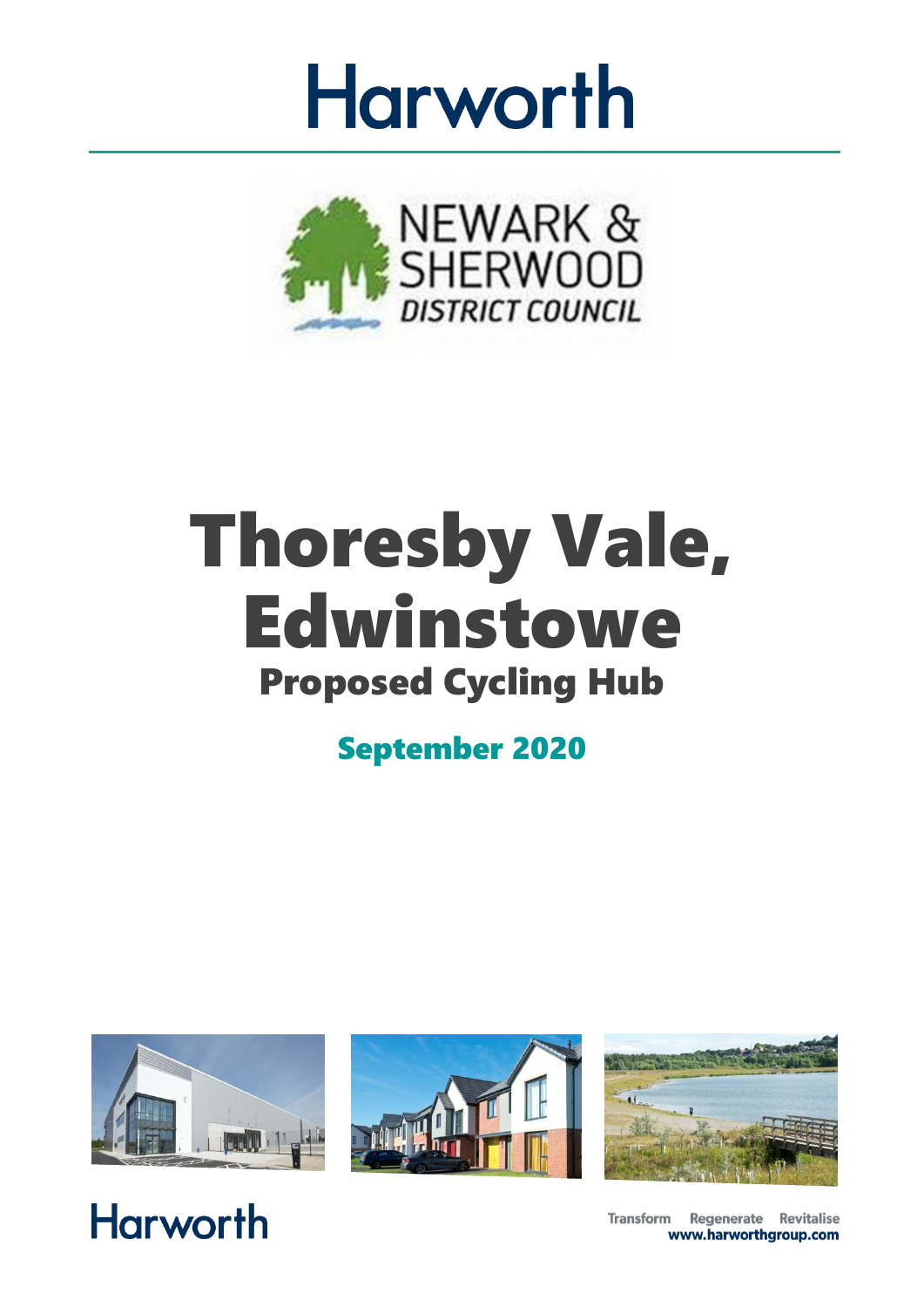Following an initial feedback call with British Cycling and Sport England the project team have reviewed the proposed scheme.

The project team are keen to express to British Cycling and Sport England that should the opportunity arise then this project can quite easily be scaled up. Newark and Sherwood in partnership with Harworth are extremely keen to develop an exemplar facility at Thoresby Vale and also have the appetite to do so. Whilst this site will have circa 800 residential dwellings; which will provide an immediate catchment for the cycling facilities; they will also serve residents from nearby Edwinstowe, Ollerton and Clipstone, and attract many of the approx. 500,000 visitors a year who go to Sherwood Forest. Newark and Sherwood District Council is currently leading a masterplanning exercise for the Forest Corner. One of the key strands of this masterplan is to improve accessibility to and around the area including active travel routes between Forest Corner, Thoresby Vale and Edwinstowe. It is envisaged that this would include active travel links to the proposed cycling hub. Harworth are also committed to ensuring that residential area's at Thoresby Vale are inclusive to all and encouraging residents to be more active around the site remains a priority which will include easy to navigate Active Travel routes around the residential zone, to the new onsite school and the cycling hub and community provision.

Furthermore, Newark and Sherwood District Council have engaged with Active Notts and the proposed scheme aligns with Active Notts' vision which is "to make physical activity the norm for people who live and work in our communities by ensuring everyone can easily take part, volunteer and engage in sport and activity as part of their everyday life".

The proposed scheme site is adjacent to Ollerton and Boughton, which is one of Active Notts' priority areas as one of the most deprived areas in the country. Health deprivation data for the area to be developed shows that it is within the worst half and nearby Ollerton is within the worst 20%. Sport England's Active Lives Survey shows that the development area is within the  $2<sup>nd</sup>$  worst quintile  $(25.8\%)$ , and Ollerton is within the 1<sup>st</sup> worst quintile (30.6%) for the number of people (16 years+) who are currently physically inactive.

#### **Active Travel/Connecting Communities**

This project aims to provide a multi-use facility that connects newly developed infrastructure and residential, providing employment and physical activity opportunities introducing prospective cyclists from across the borough through engagement with Newark and Sherwood District Council and Active Notts initiatives; therefore increasing travel and activity opportunities for residents in surrounding communities.

Harworth are committed to providing Active Travel links to and from the Thoresby Vale site and working with Newark and Sherwood District Council and Nottinghamshire County Council. Providing quality links with wayfinding to surrounding communities such as nearby Edwinstowe, Ollerton and Boughton. The latter two being identified as target areas for Active Notts to increase activity among the 16+ category.

It is also envisaged that as part of the ongoing 5G work there will be a autonomous bus service that will travel from Ollerton bus depot which will allow people who are unable to access Active Travel opportunities or who do not own a car still to access the onsite facilities at Thoresby Vale.

As this site will include a new primary school the proposal is to engage with this school and other surrounding schools to promote activity, Active Travel through the usage of this onsite cycling hub.

#### **Key Components**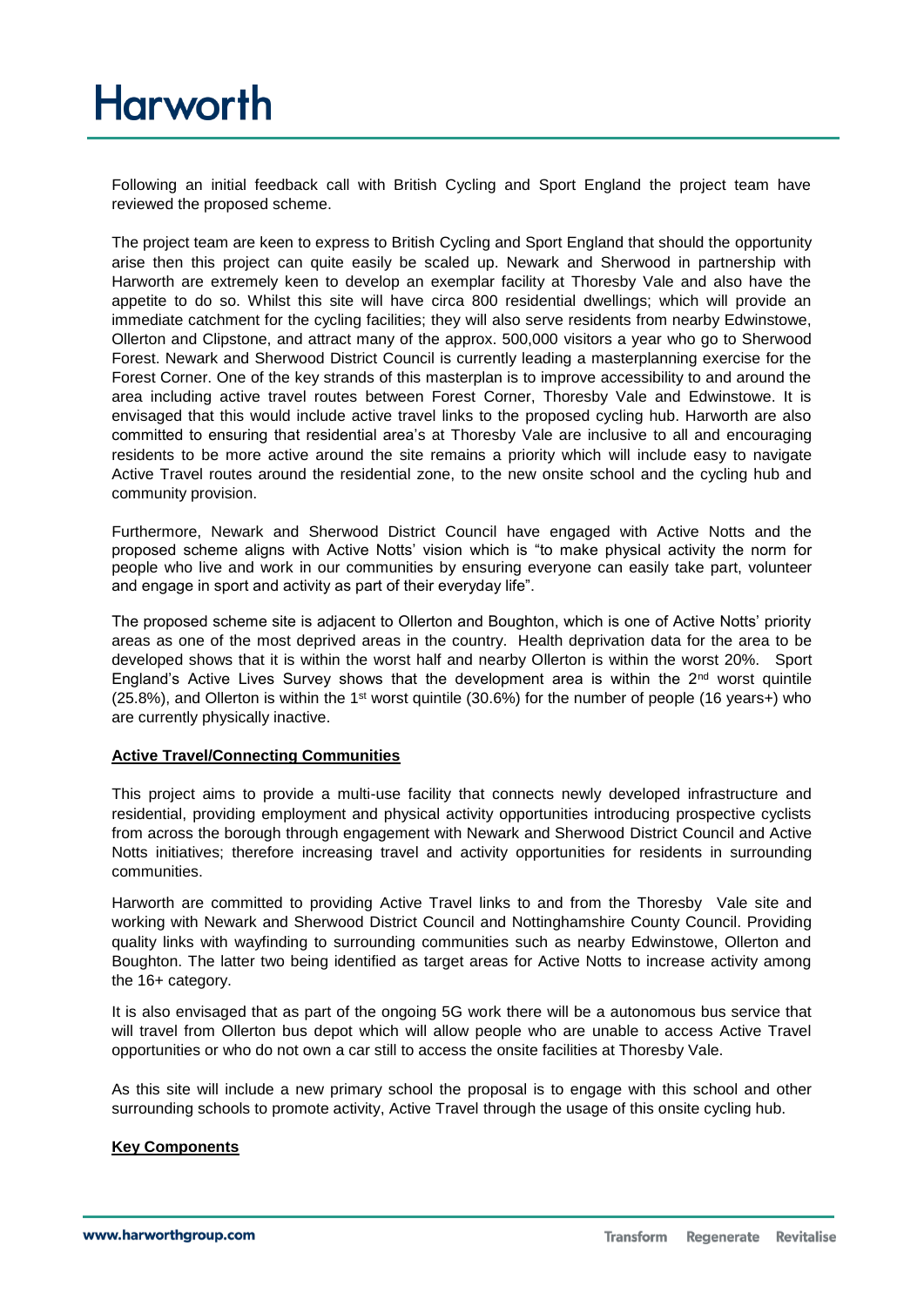The elements of the initial scheme have now been revised taking into consideration the feedback received and the key components are as follows:

Learn to Ride Area

Perimeter trail for all abilities with some blue opt in trails for progression

Modular building for cycling hub ancillary provision

#### **Learn to Ride Area Target age range: 2yrs to 10/11yr olds**

Given the nature of the site and the primary function being for recreational cycling we have established two possible options:

**Option 1** – Approximate area 40m x 40m

The learn to ride area will incorporate a flat area housing line marking features such as roadways and give way locations as well as some basic undulations features such as roller lines and low berms. These low features will give younger riders a taster of what skills are required to control a bike.

All this area will be finished in fine asphalt to allow access for all wheel sizes throughout.

This has been placed alongside the hub building to allow easy access for young families to make use of the facilities adjacent.



#### **Perimeter trail for all abilities with some blue opt in trails for progression Target age Range: 7/8yrs to all user types.**

As was outlined in the feedback call the project team now wish to focus on the family recreational trails aspect. Therefore we would remove the majority of the technical trails and downhill opportunity. The project team propose to increase the blue grade opt-in features from 250m to around 1km in total.

These will be placed alongside the perimeter trail to aid skill development through group and family riding.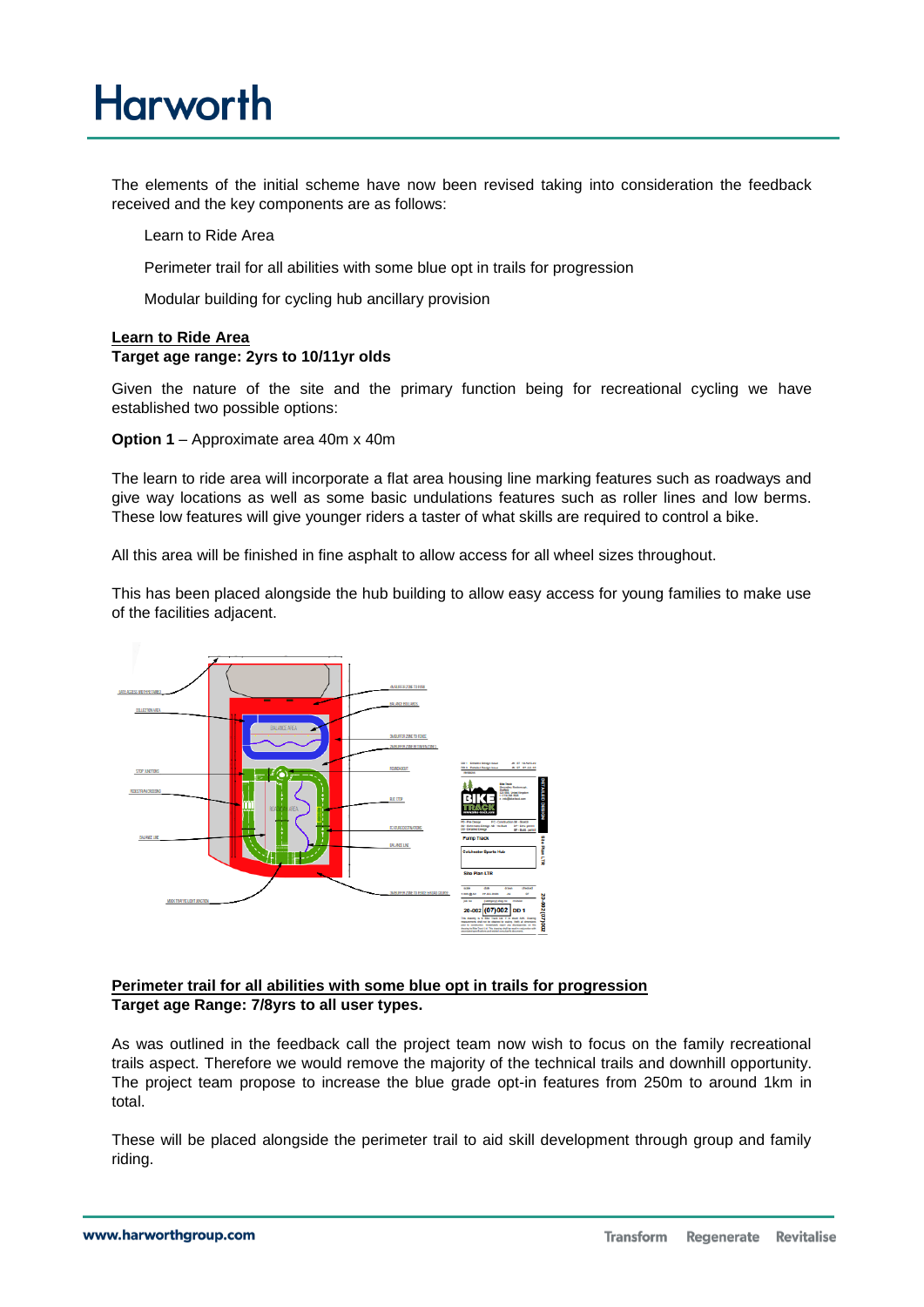These can be designed and installed to be used in mini loops acting as skills areas to advance staged progression. These will gain difficulty as the trail continues riders will be required to master one section of option before moving onto the a next. This would be similar to a skills area; over a longer distance though. Once riders are suitably skilled they will just opt into each section as they ride around the trail.

These opt in sections can also be designed to be accessible and inclusive for all; therefore including disability cycles as well as standard bikes with features alongside. The project team have already engaged with Cycling Projects (Ian Tierney) to discuss whether this approach would be acceptable for those user types and the project team will continue to engage with Cycling Projects as the scheme progresses to ensure it is 'inclusive for all'. When connecting this facility to other surrounding facilities within the Sherwood Forest area such as the RSPB centre; accessibility for all will be at the heart of any links that are put in place ensuring that all user types can freely access the surrounding areas.

This facility will almost feel like a 'trim trail for bikes'.

The recreation target audience still remains the same from the original application:

- Families
- Recreational cyclists and cycling groups
- Women and Girls
- Disability Groups
- Low socio-economic groups
- Children and young people

With less focus on the technical/competition aspect the project has therefore felt that talent is possibly not an option for this project in this phase of works.

#### **Modular Building for Ancillary provision**

The original proposal was to provide a cycling hub/café housed within the old Workshop building. Given the costs associated with the refurbishment of a building of this nature the project team have therefore taken the opportunity to look at a modular construction solution. This will help lower the overall costs of the project but will not detract from the overall outcomes the project aspires to deliver; albeit on a slightly smaller scale. Proximity of the modular building will still be located next to the cycling facilities.

Blossom Homes is a locally based relatively new start-up company who currently occupy the workshop building on the Thoresby Vale site, in which they manufacture pre-fabricated modular homes, using a highly sustainable timber frame panel system. This system can easily be adapted to provide a bespoke, single storey cycle hub which has excellent sustainability credentials, minimising running costs moving forward.

The project team have approached Blossom Homes who are already currently delivering some ecofriendly residential accommodation on site and the team feels that this would be a suitable alternative to the original proposal. We also believe that modular solutions have been explored in the past for sport and we feel that this would provide some alternative thinking for sports projects in the future.

Blossom Homes are currently installing a pair of prototype semi-detached homes on the Thoresby Vale site, to demonstrate the design and build quality and sustainability credentials. One of the prototypes will accommodate the 5G Innovation Hub as part of the "5G connected Forest" initiative led by Nottinghamshire County Council.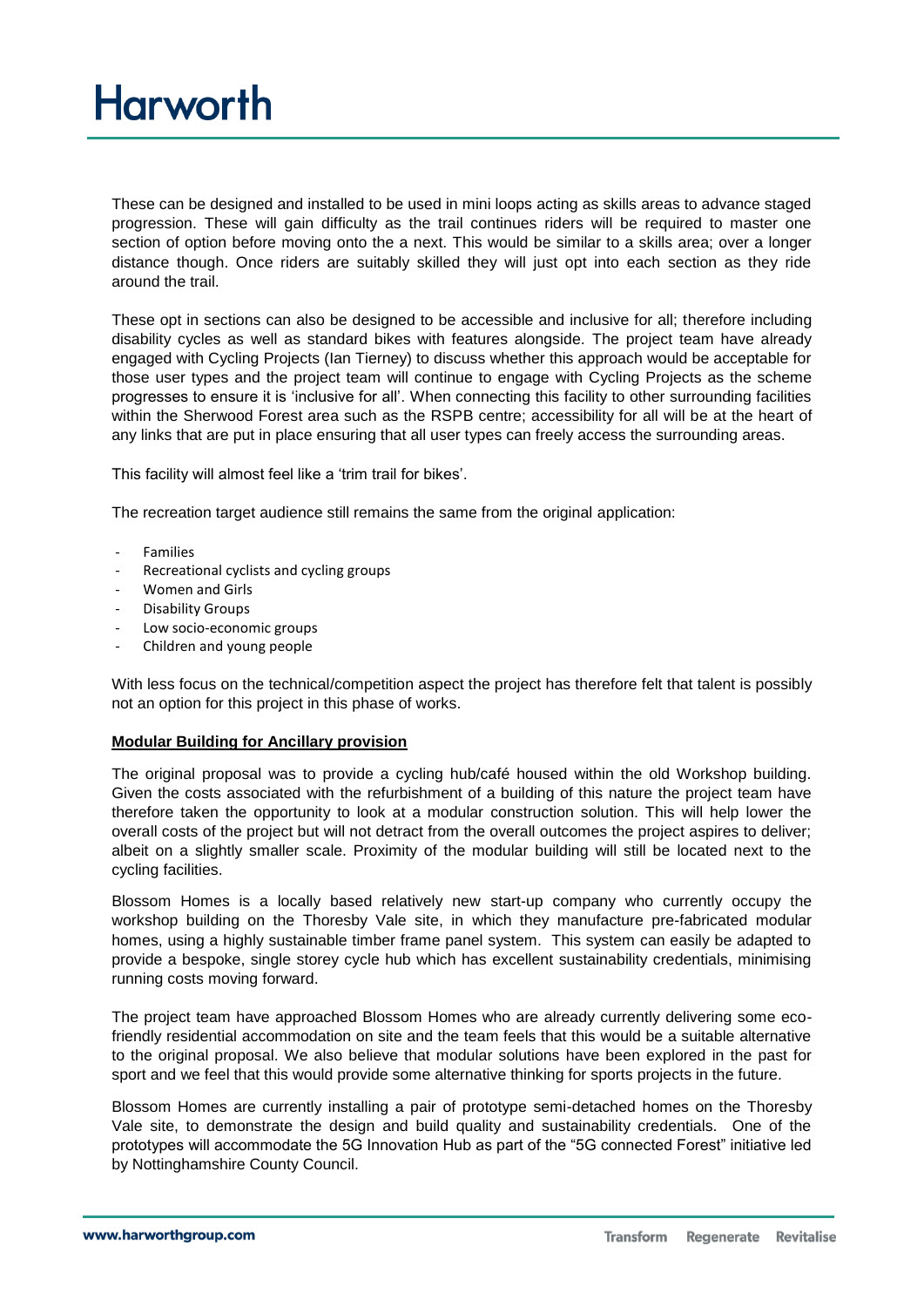

The Thoresby Vale Prototype 2 Red Area: 81 sam | 3 Red Area: 110 sa

The Thoreshy Prototype



Floor Plan



A pair of semi-detached units to be e<br>on the upcoming Thoresby Vale deve<br>in North Nottinghamshire.

The three bed prototype semi-detached<br>unit will be fitted out as a show home. The<br>other will serve as a 5G innovation Hub.<br>office space on the upper level and ope<br>plan function space on the ground floor

### **COVID-19/ Operating Model**

NSDC and Harworth are acutely aware that following COVID-19 there is a need to understand fully the implications of the pandemic and the long term plans that may need to be in place regarding social distancing etc. This will inevitably need to be considered in the business case as the project evolves.

Recently, NSDC has successfully implemented new policies and procedures for the safe reopening and operation of its leisure centres, including The Dukeries in nearby Ollerton & Boughton. The project as it progresses would look to regularly review, implement new procedures to ensure it is sustainable for the long term given the learnings from the pandemic.

The project team has visited and met with the operators at Leeds Urban Bike Park. It is expected that following further research and consultation this cycling facility may be run by a community interest company or social enterprise style operator who will have specific experience of running a cycling facility of this nature. Harworth Group will be fully supporting Newark and Sherwood District Council through this process and whilst the above appears to be the current direction of travel the project remains fairly fluid at present therefore the project team are happy to consider alternative options.

It may be that at an appropriate time the project team engage with the consultant (Pete Maguire of Sporting Assets) that carried out the consultation and wrote the business plan for Leeds Urban Bike Park to understand the challenges faced by that facility.